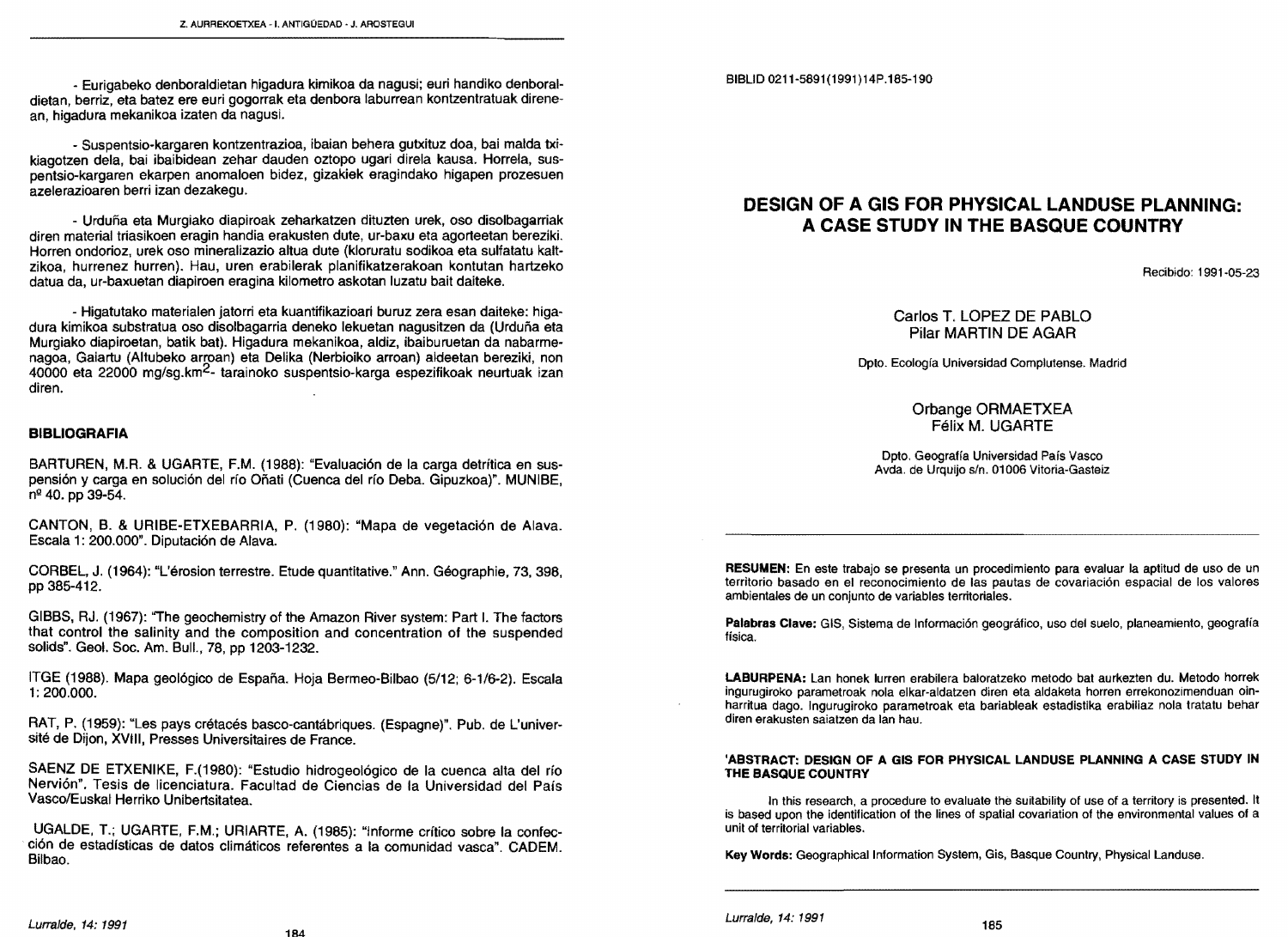#### **INTROOUCTION**

The main aim of territorial planning studies is to evaluate the suitability of use that the territory offers. This suitability is determined by the possibilities of exploitation of the resorts that it posseses, and by the degree of vulnerability or fragility of these as opposed to different human activities (development actions).

The suitability of the territory can be weighed up as the change of its environmental grade when an activity is implanted on it. This grade does not depend on an only variable or element of the territory but on the interactions which take place among a large amount oi them. For instance, interactions among soil, vegetation, relief and water. Beeing this so, it is necessary the integrated evaluation of these interactions. Given the spatial variability of the elements of the territory, the interactions which take place among them will be also different depending on the geographical sectors.

The use of G.I.S. allows to handle easily the spatial variation of a large amount of variables of environmental interest, making easy its use in planning problems.

Nevertheless, this ease of handling does not guarantee that the necessary integration of the data contained in the G.I.S. can be obtained. In many cases, the cartography of the united spatial variatíon of these variables is reduced to the simple superposition of their thematic maps. In this way, the system of interactions that takes place among the different spots of the territory for the whole of variables cannot be known.

In this research, a procedure to evaluate the suitability of use of a territory is presented. It is based upon the identification of the lines of spatial covariatíon oi the enviromental values of a unit of territorial variables.

#### **MATERIAL ANO METHOOS**

The environmental grade of a-spot in the territory can be considered as a vector whose elements are the partial environmental values considered ior the different constituents of that territory. These partíal or thematic values are easier to evaluate than the overall grade, although, it is difficult to integrate them whithin an only value oi environmental grade.

This integration can be achieved by comparing the vectors of partíais grades of a group oi numerous spots oi the territory. The study of the spatial coocurrence of all the subjects registered on the points of that group allows to establish a criterion to determine the environmental grade of each point in an integrated way and without the inconveniences of map superposition.

The methodological development has been as iollows:

1) Environmental valuation oi the thematic catography in existence. The suitability of the following variables has been valued: altitude, incline, exposure, human uses, drainage, lithology, soils, density of the regolith, geotecnic, morphodynamics, vegetation, landscape and visibility.

2) Regular sampling of the variable values. In order to do it, the territory was dívided into 1527 squares oi 250 x 250 m. In 714 oi them, the value of the aboye mentioned variables was registered. Each oi these last squares is characterized by the grade values of the variables that appeared in them.

3) The lines of spatial covariation of the partial values of graderegistered in the 714 squares of Ihe samplíng are studied by means of an automatic multivariant classification. The use of this sort of analysis allows to identify areas of the territory in which the grade of all the subjects is similar, and areas with the same overall grade can be deiined. These areas are the result of the spatial covariation of the thematic grades and their characteristics depend on the such covariation. Thanks to the use of multívariant analysis, the relative importance of each subject regarding to the determination of the total environmental grade is determined by the structure of the spatial covariation of the thematic grades and not by judgements, more or less subjective,made by the experts who attain the evaluation.

#### **RESULTS**

,

 $~\cdot$  ,

The phenogram which results of the clasification allows to identify a first division of the territory regarding the variables related to the eurrent uses of the soil (roads, towns, paths, existence of railway, electric layings). They correspond to areas where the physieal features (altitude, incline, soil, geotecnic, and availability of water) offer a favourable suitability of use (groups of comments 1, 2, 3 and 4).

The rest of the territory is characterized by a high naturalistic component determined by greater limitations of use regarding the relief and they coineide with high values of environ mental grade.

The image of the phenogram reflects that the territory is organized in the form of environmental gradient whieh embraces from the lowest areas, valley grounds and areas of scarce relief (right side of the phenogram) to the high areas, with searce soil and rough rellef (left side of the phenogram, at the considered level of similitude).

The transition between these two areas ís realized in an abrupt way, as it is shown by the few comments (group 5 and 6) in whieh the conditions of substratum and relief still offer a certain suitability of the territory to develop activities with certain limitations. An instance of them could be the forests with control of extraction of wood.

The rest or the territory presents seant sultable conditions ior an intensive human use, because of the relief and erosion oonditions, low capacity of hidric reten tion and surface soils of scarce density, These areas require a strict control oi their use and, probably, the development Or protection measures. These measures should safe guard the high values of the landscape and of vegetation in these areas. Uses desig ned to preserve and maintain wild life are advisible, by controlling the exploitations of natural forests,

#### **CONCLUSION**

This procedure allows to define areas of homogeneus environmental grade which are the result of the spatial covariation of the partial grade of the different subjects considered. These areas of homogeneus grade are determined objectively, being clearly explicit the steps taken for their definition.

The procedure presents a very favourable relation effort/results, allowing to embody in the planning the spatial relations among numerous variables in a quick and intregated way.

Lurralde, 14: 1991 186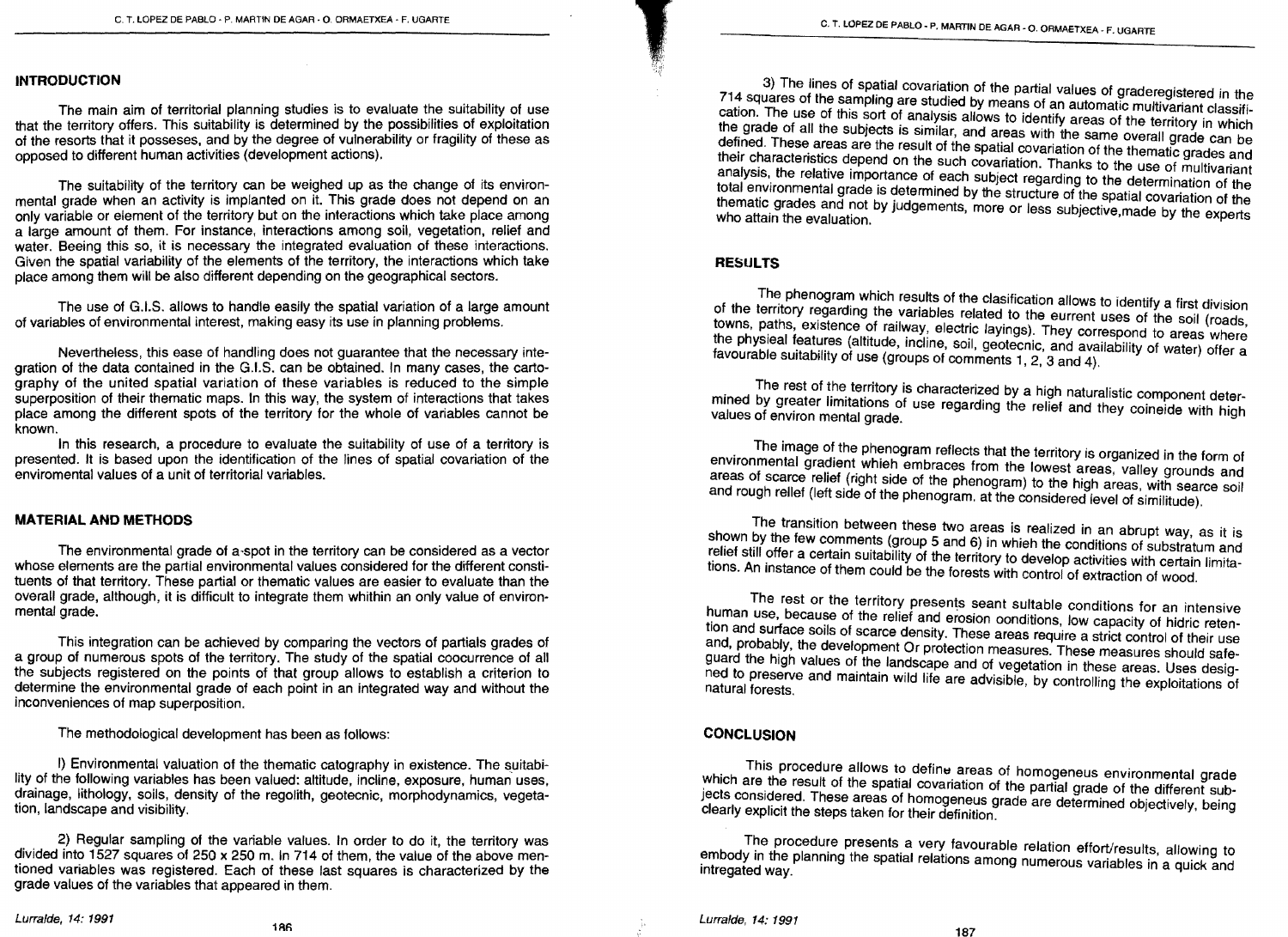If the maps of thematic values are updated according to other actions to be carried out, the changes that the system of spatial relations among variables undergoes can be easily evaluated and therefore the environmental grade of the territory. In this way, an efficaciuous diagnosis can be laid out with the minimum effort.

# **BIBLIOGRAFIA**

DE PABLO, C.T. López (1987) Síntesis ecolóGico cartográfica de un territorio extenso: ensayo metodológico sobre la variabilidad espacial de la provincia de Madrid.

Tesis . Universidad Autónoma de Madrid (Facultad de Ciencias).



189